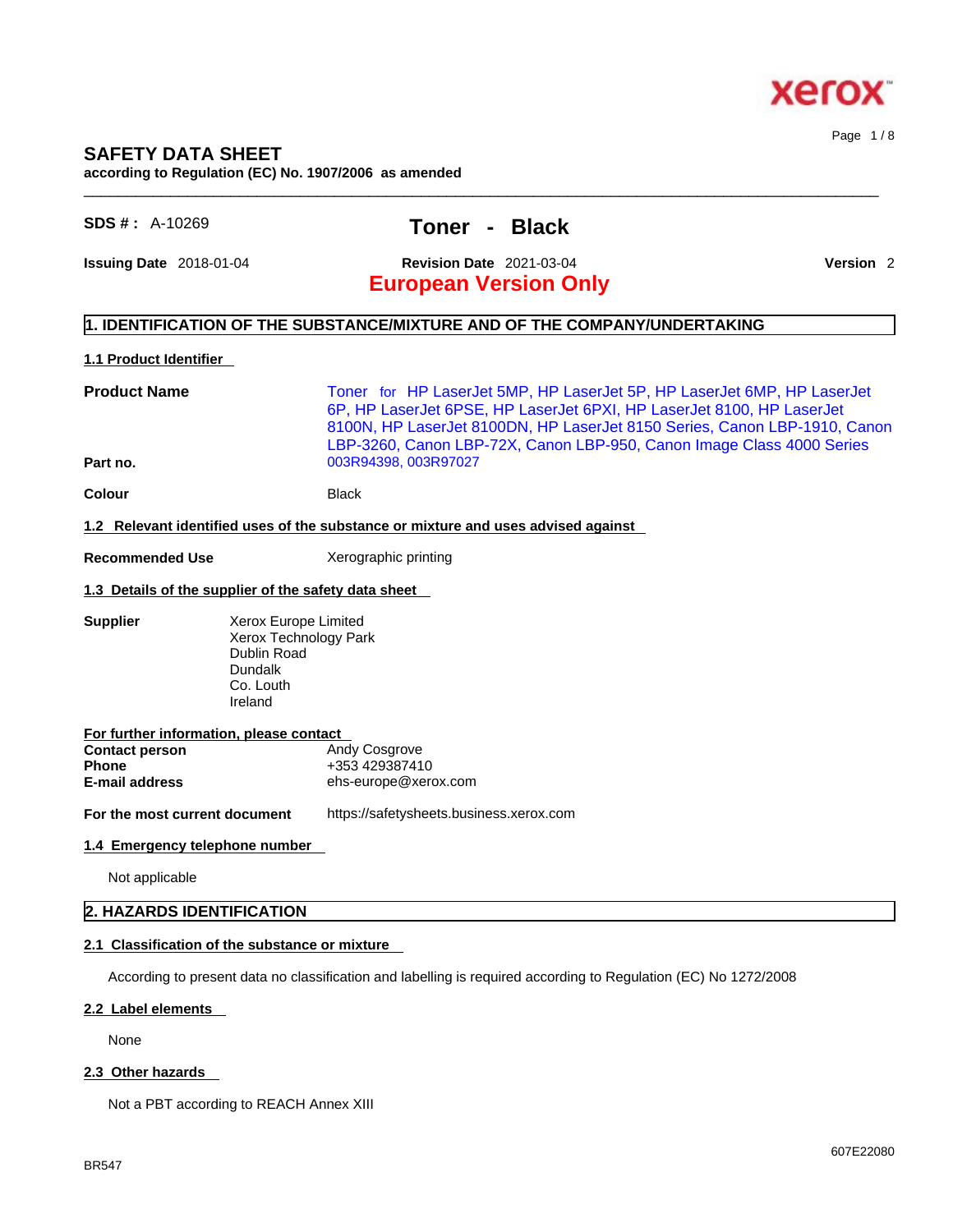# **SDS # :** A-10269 **Toner - Black**

 $\_$  ,  $\_$  ,  $\_$  ,  $\_$  ,  $\_$  ,  $\_$  ,  $\_$  ,  $\_$  ,  $\_$  ,  $\_$  ,  $\_$  ,  $\_$  ,  $\_$  ,  $\_$  ,  $\_$  ,  $\_$  ,  $\_$  ,  $\_$  ,  $\_$  ,  $\_$  ,  $\_$  ,  $\_$  ,  $\_$  ,  $\_$  ,  $\_$  ,  $\_$  ,  $\_$  ,  $\_$  ,  $\_$  ,  $\_$  ,  $\_$  ,  $\_$  ,  $\_$  ,  $\_$  ,  $\_$  ,  $\_$  ,  $\_$  ,

 $\_$  ,  $\_$  ,  $\_$  ,  $\_$  ,  $\_$  ,  $\_$  ,  $\_$  ,  $\_$  ,  $\_$  ,  $\_$  ,  $\_$  ,  $\_$  ,  $\_$  ,  $\_$  ,  $\_$  ,  $\_$  ,  $\_$  ,  $\_$  ,  $\_$  ,  $\_$  ,  $\_$  ,  $\_$  ,  $\_$  ,  $\_$  ,  $\_$  ,  $\_$  ,  $\_$  ,  $\_$  ,  $\_$  ,  $\_$  ,  $\_$  ,  $\_$  ,  $\_$  ,  $\_$  ,  $\_$  ,  $\_$  ,  $\_$  , **Issuing Date** 2018-01-04 **Revision Date** 2021-03-04 **Version** 2

May form explosible dust-air mixture if dispersed

# **3. COMPOSITION/INFORMATION ON INGREDIENTS**

# **3.2 Mixtures**

| <b>Chemical Name</b>   | Weight %   | CAS No.     | <b>EC-No</b> | <b>Classification (Reg.)</b><br>1272/2008) | Hazard<br><b>Statements</b> | <b>REACH Registration</b><br><b>Number</b> |
|------------------------|------------|-------------|--------------|--------------------------------------------|-----------------------------|--------------------------------------------|
| Styrene acrylate resin | 25-50      | 25036-19-5  | Not listed   |                                            | $- -$                       | $- -$                                      |
| Magnetite              | 25-50      | 1317-61-9   | 215-277-5    | $\sim$ $\sim$                              | $- -$                       | 01-2119457646-28-0021                      |
| Polypropylene wax      | $2.5 - 10$ | 9003-07-0   | Not listed   | $\sim$ $\sim$                              | $- -$                       | $- -$                                      |
| Silica                 | < 2.5      | Proprietary | Proprietary  |                                            | $\overline{\phantom{m}}$    | $\sim$                                     |

#### **Note**

"--" indicates no classification or hazard statements apply.

Components marked as "Not Listed" are exempt from registration.

Where no REACH registration number is listed, it is considered confidential to the Only Representative.

## **4. FIRST AID MEASURES**

#### **4.1 Description of first aid measures**

| <b>General advice</b>                                   | For external use only. When symptoms persist or in all cases of doubt seek medical advice.<br>Show this safety data sheet to the doctor in attendance. |
|---------------------------------------------------------|--------------------------------------------------------------------------------------------------------------------------------------------------------|
| Eye contact                                             | Immediately flush with plenty of water. After initial flushing, remove any contact lenses and<br>continue flushing for at least 15 minutes             |
| <b>Skin contact</b>                                     | Wash skin with soap and water                                                                                                                          |
| <b>Inhalation</b>                                       | Move to fresh air                                                                                                                                      |
| Ingestion                                               | Rinse mouth with water and afterwards drink plenty of water or milk                                                                                    |
|                                                         |                                                                                                                                                        |
|                                                         | 4.2 Most important symptoms and effects, both acute and delayed                                                                                        |
| Acute toxicity                                          |                                                                                                                                                        |
| <b>Eyes</b>                                             | No known effect                                                                                                                                        |
| <b>Skin</b>                                             | No known effect                                                                                                                                        |
| <b>Inhalation</b>                                       | No known effect                                                                                                                                        |
| Ingestion                                               | No known effect                                                                                                                                        |
| <b>Chronic effects</b>                                  |                                                                                                                                                        |
| <b>Chronic toxicity</b>                                 | No known effects under normal use conditions                                                                                                           |
| Main symptoms                                           | Overexposure may cause:                                                                                                                                |
|                                                         | mild respiratory irritation similar to nuisance dust.                                                                                                  |
|                                                         |                                                                                                                                                        |
|                                                         | 4.3 Indication of immediate medical attention and special treatment needed                                                                             |
| <b>Protection of first-aiders</b><br>Notes to physician | No special protective equipment required<br>Treat symptomatically                                                                                      |
|                                                         |                                                                                                                                                        |

# **5. FIREFIGHTING MEASURES**



Page 2 / 8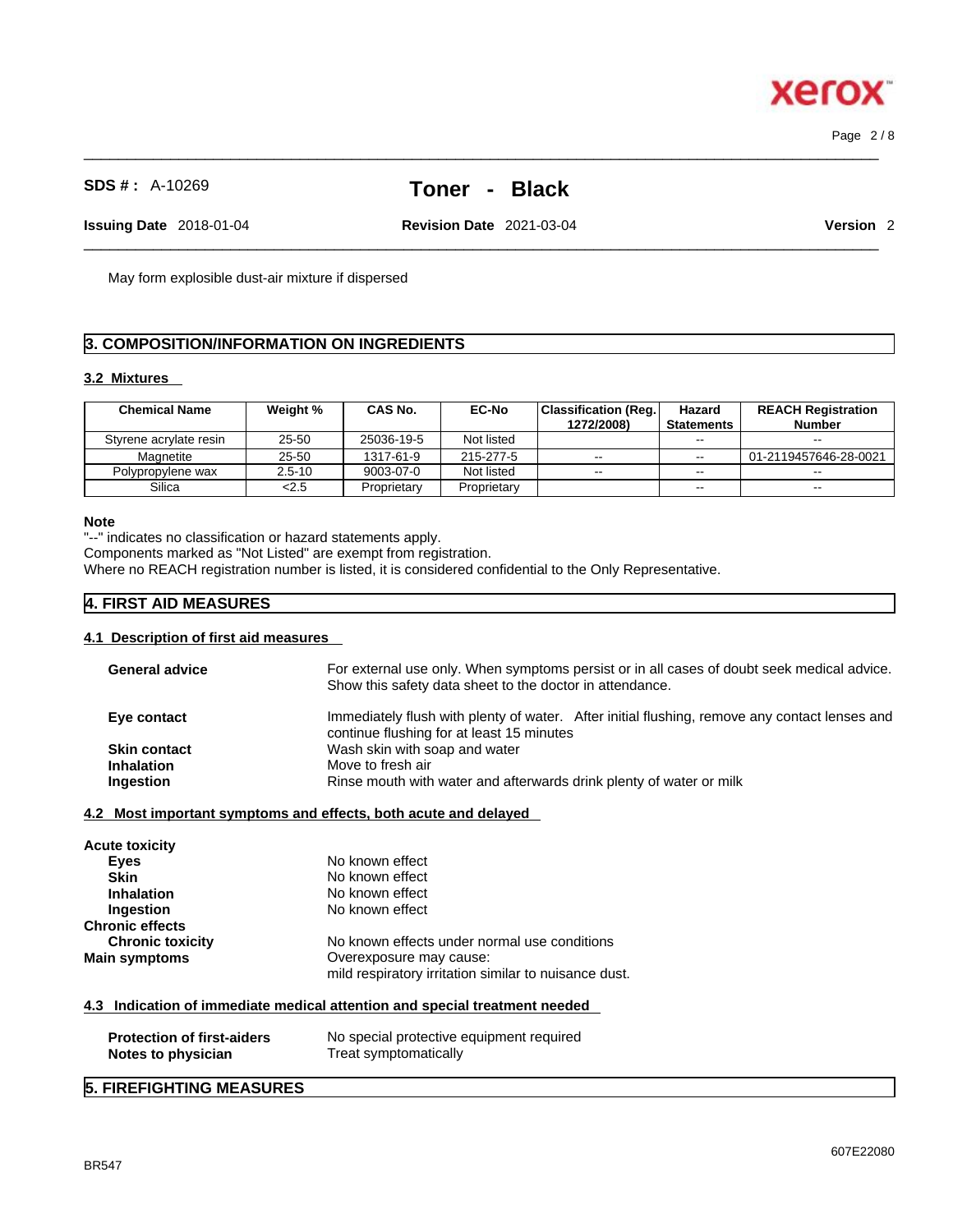Page 3 / 8

**xero** 

| <b>Issuing Date</b> 2018-01-04 |                              | <b>Revision Date 2021-03-04</b>                                                                                                      | Version <sub>2</sub> |  |
|--------------------------------|------------------------------|--------------------------------------------------------------------------------------------------------------------------------------|----------------------|--|
|                                | 5.1 Extinguishing media      |                                                                                                                                      |                      |  |
|                                | Suitable extinguishing media | Use water spray or fog; do not use straight streams, Foam                                                                            |                      |  |
|                                |                              | <b>Unsuitable extinguishing media</b> Do not use a solid water stream as it may scatter and spread fire                              |                      |  |
|                                |                              | 5.2 Special hazards arising from the substance or mixture                                                                            |                      |  |
| hazard                         |                              | Fine dust dispersed in air, in sufficient concentrations, and in the presence of an ignition source is a potential dust explosion    |                      |  |
|                                |                              | Hazardous combustion products Hazardous decomposition products due to incomplete combustion, Carbon oxides, Nitrogen<br>oxides (NOx) |                      |  |
|                                |                              |                                                                                                                                      |                      |  |

#### **5.3 Advice for fire-fighters**

In the event of fire and/or explosion do not breathe fumes. Wear fire/flame resistant/retardant clothing. Use self-contained pressure-demand breathing apparatus if needed to prevent exposure to smoke or airborne toxins. Wear self-contained breathing apparatus and protective suit.

#### **Other information**

| <b>Flammability</b> | Not flammable  |
|---------------------|----------------|
| <b>Flash point</b>  | Not applicable |

#### **6. ACCIDENTAL RELEASE MEASURES**

#### **6.1 Personal precautions, protective equipment and emergency procedures**

Avoid breathing dust

#### **6.2 Environmental precautions**

No special environmental precautions required

#### **6.3 Methods and material for containment and cleaning up**

| <b>Methods for containment</b> | Prevent dust cloud                                                                |  |
|--------------------------------|-----------------------------------------------------------------------------------|--|
| Methods for cleaning up        | Use a vacuum cleaner to remove excess, then wash with COLD water. Hot water fuses |  |
|                                | the toner making it difficult to remove                                           |  |

#### **6.4 Reference to other sections**

The environmental impact of this product has not been fully investigated However, this preparation is not expected to present significant adverse environmental effects.

### **7. HANDLING AND STORAGE**

#### **7.1 Precautions for safe handling**

Handle in accordance with good industrial hygiene and safety practice, Avoid dust accumulation in enclosed space, Prevent dust cloud

# **SDS # :** A-10269 **Toner - Black**

 $\_$  ,  $\_$  ,  $\_$  ,  $\_$  ,  $\_$  ,  $\_$  ,  $\_$  ,  $\_$  ,  $\_$  ,  $\_$  ,  $\_$  ,  $\_$  ,  $\_$  ,  $\_$  ,  $\_$  ,  $\_$  ,  $\_$  ,  $\_$  ,  $\_$  ,  $\_$  ,  $\_$  ,  $\_$  ,  $\_$  ,  $\_$  ,  $\_$  ,  $\_$  ,  $\_$  ,  $\_$  ,  $\_$  ,  $\_$  ,  $\_$  ,  $\_$  ,  $\_$  ,  $\_$  ,  $\_$  ,  $\_$  ,  $\_$  ,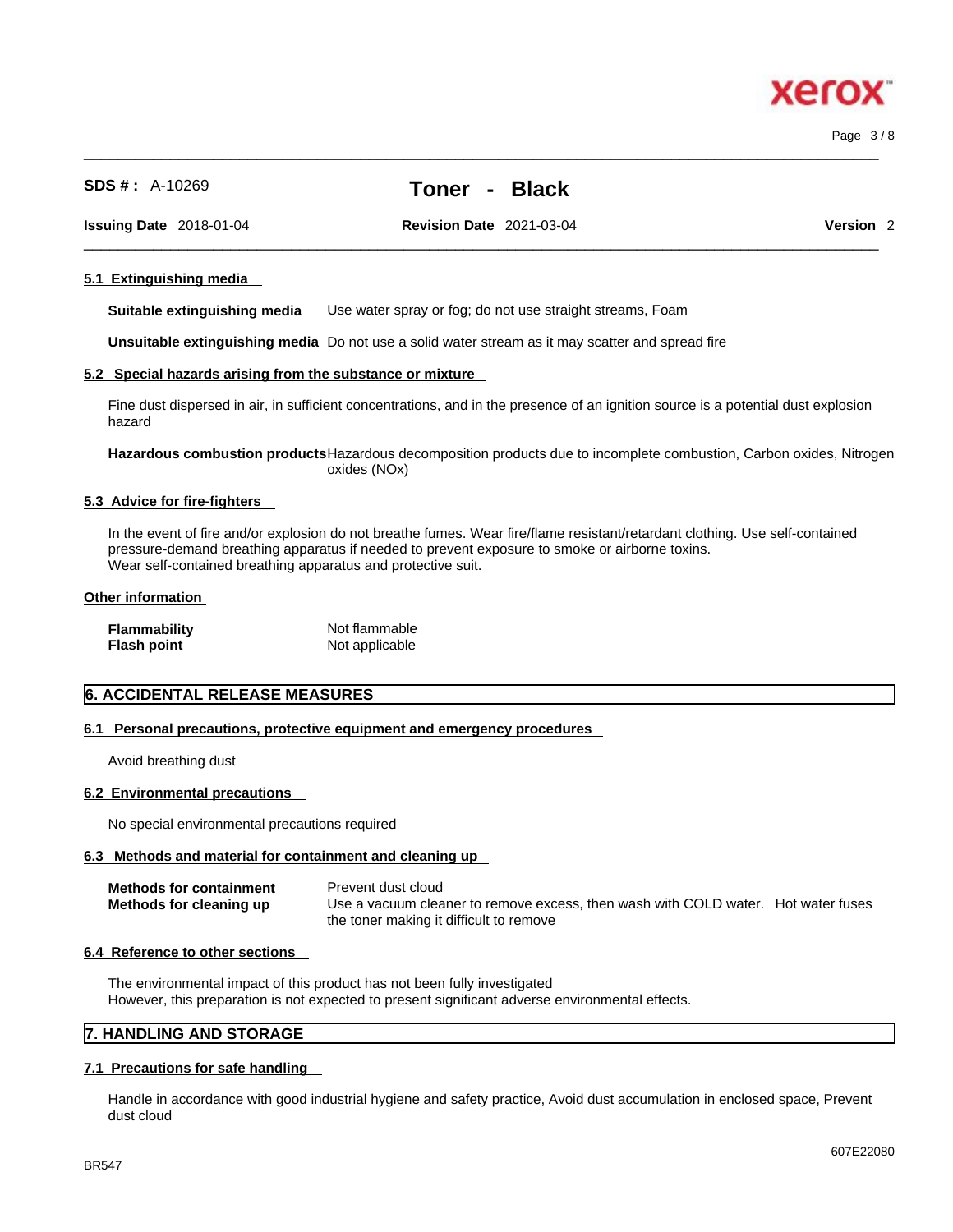607E22080

**Xerox** 

Page 4 / 8

| Issuing Date 2018-01-04                                                                                                                     | <b>Revision Date 2021-03-04</b>                                                                                                                                                                              | Version <sub>2</sub> |
|---------------------------------------------------------------------------------------------------------------------------------------------|--------------------------------------------------------------------------------------------------------------------------------------------------------------------------------------------------------------|----------------------|
| <b>Hygiene measures</b>                                                                                                                     | None under normal use conditions                                                                                                                                                                             |                      |
|                                                                                                                                             | 7.2 Conditions for safe storage, including any incompatibilities                                                                                                                                             |                      |
|                                                                                                                                             | Keep container tightly closed in a dry and well-ventilated place, Store at room temperature                                                                                                                  |                      |
| 7.3 Specific end uses                                                                                                                       |                                                                                                                                                                                                              |                      |
| Xerographic printing                                                                                                                        |                                                                                                                                                                                                              |                      |
| 8. EXPOSURE CONTROLS/PERSONAL PROTECTION                                                                                                    |                                                                                                                                                                                                              |                      |
| 8.1 Control parameters                                                                                                                      |                                                                                                                                                                                                              |                      |
| <b>Xerox Exposure Limit</b><br><b>Xerox Exposure Limit</b>                                                                                  | 2.5 mg/m $3$ (total dust)<br>$0.4$ mg/m <sup>3</sup> (respirable dust)                                                                                                                                       |                      |
| 8.2 Exposure controls                                                                                                                       |                                                                                                                                                                                                              |                      |
| <b>Engineering measures</b>                                                                                                                 | None under normal use conditions                                                                                                                                                                             |                      |
| Personal protective equipment                                                                                                               |                                                                                                                                                                                                              |                      |
| <b>Eye/face protection</b><br><b>Hand protection</b><br>Skin and body protection<br><b>Respiratory protection</b><br><b>Thermal hazards</b> | No special protective equipment required<br>No special protective equipment required<br>No special protective equipment required<br>No special protective equipment required<br>None under normal processing |                      |
| <b>Environmental Exposure Controls</b><br><b>Environmental Exposure</b><br><b>Controls</b>                                                  | Keep out of drains, sewers, ditches and waterways                                                                                                                                                            |                      |

| Appearance<br><b>Physical state</b><br>Colour                                            | Powder<br>Solid<br><b>Black</b> |                                                   | Odour<br><b>Odour threshold</b><br>рH | Faint<br>Not applicable<br>Not applicable |  |
|------------------------------------------------------------------------------------------|---------------------------------|---------------------------------------------------|---------------------------------------|-------------------------------------------|--|
| <b>Flash point</b>                                                                       |                                 | Not applicable                                    |                                       |                                           |  |
| <b>Melting / Freezing Point</b><br><b>Boiling point/boiling range</b><br>Softening point |                                 | Not applicable<br>Not applicable<br>$49 - 60 °C$  | $120 - 140$ °F                        |                                           |  |
| <b>Evaporation rate</b><br><b>Flammability</b><br><b>Flammability Limits in Air</b>      |                                 | Not applicable<br>Not flammable<br>Not applicable |                                       |                                           |  |
| <b>Explosive Limits</b>                                                                  |                                 | No data available                                 |                                       |                                           |  |

# **SDS # :** A-10269 **Toner - Black**

 $\_$  ,  $\_$  ,  $\_$  ,  $\_$  ,  $\_$  ,  $\_$  ,  $\_$  ,  $\_$  ,  $\_$  ,  $\_$  ,  $\_$  ,  $\_$  ,  $\_$  ,  $\_$  ,  $\_$  ,  $\_$  ,  $\_$  ,  $\_$  ,  $\_$  ,  $\_$  ,  $\_$  ,  $\_$  ,  $\_$  ,  $\_$  ,  $\_$  ,  $\_$  ,  $\_$  ,  $\_$  ,  $\_$  ,  $\_$  ,  $\_$  ,  $\_$  ,  $\_$  ,  $\_$  ,  $\_$  ,  $\_$  ,  $\_$  ,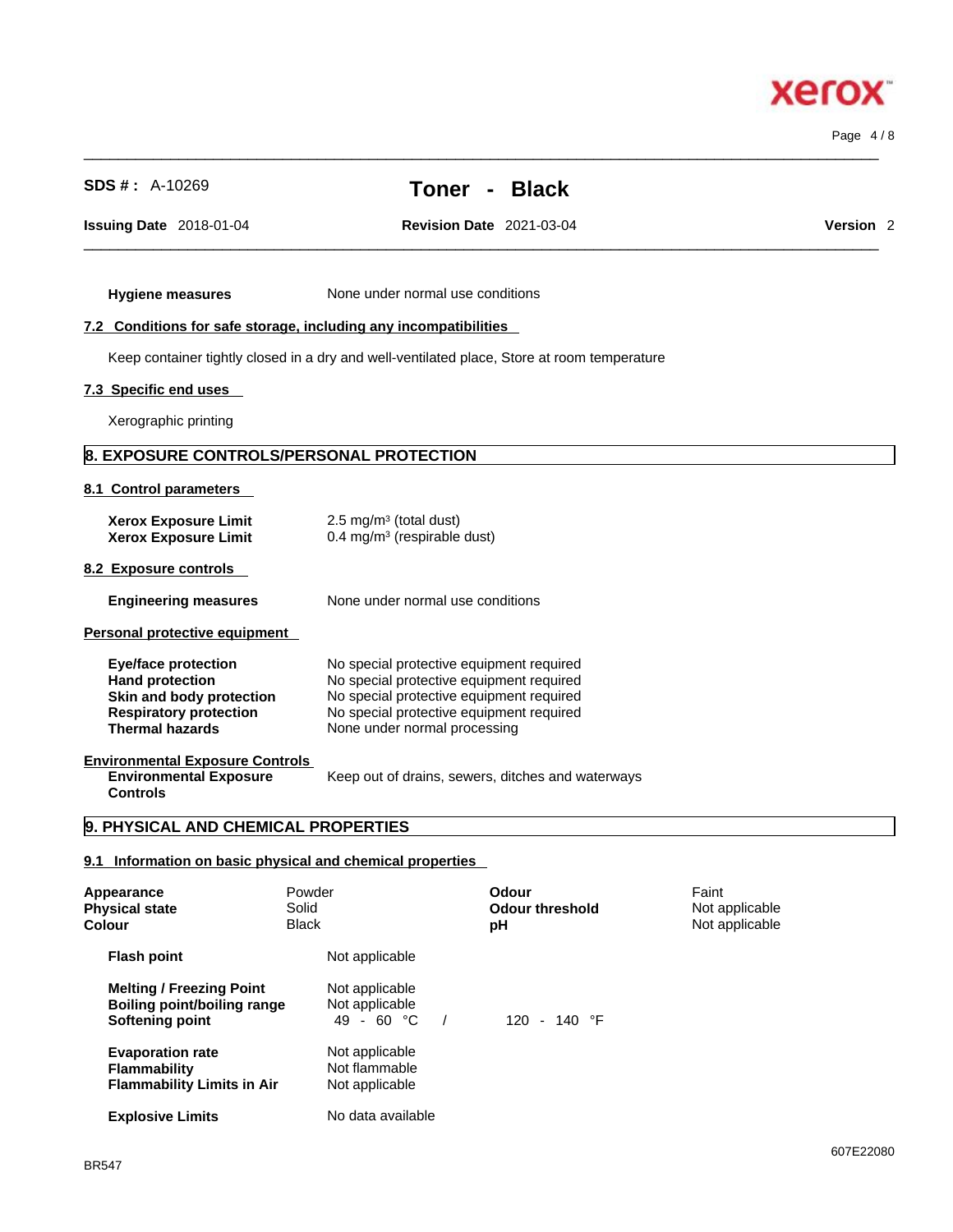x

**Xero** 

# **SDS # :** A-10269 **Toner - Black**

 $\_$  ,  $\_$  ,  $\_$  ,  $\_$  ,  $\_$  ,  $\_$  ,  $\_$  ,  $\_$  ,  $\_$  ,  $\_$  ,  $\_$  ,  $\_$  ,  $\_$  ,  $\_$  ,  $\_$  ,  $\_$  ,  $\_$  ,  $\_$  ,  $\_$  ,  $\_$  ,  $\_$  ,  $\_$  ,  $\_$  ,  $\_$  ,  $\_$  ,  $\_$  ,  $\_$  ,  $\_$  ,  $\_$  ,  $\_$  ,  $\_$  ,  $\_$  ,  $\_$  ,  $\_$  ,  $\_$  ,  $\_$  ,  $\_$  ,

**Issuing Date** 2018-01-04 **Revision Date** 2021-03-04

| <b>Date</b><br>Issuing | 2018-01-04 | 2021-03-04<br>Date<br><b>Revision</b> |  |
|------------------------|------------|---------------------------------------|--|
|                        |            |                                       |  |

| Vapour pressure                  | Not applicable                                                                                                                              |
|----------------------------------|---------------------------------------------------------------------------------------------------------------------------------------------|
| Vapour density                   | Not applicable                                                                                                                              |
| <b>Specific gravity</b>          | $-2$                                                                                                                                        |
| <b>Water solubility</b>          | <b>Negligible</b>                                                                                                                           |
| <b>Partition coefficient</b>     | Not applicable                                                                                                                              |
| <b>Autoignition temperature</b>  | Not applicable                                                                                                                              |
| <b>Decomposition temperature</b> | Not determined                                                                                                                              |
| <b>Viscosity</b>                 | Not applicable                                                                                                                              |
| <b>Explosive properties</b>      | Fine dust dispersed in air, in sufficient concentrations, and in the presence of an ignition<br>source is a potential dust explosion hazard |
| <b>Oxidising properties</b>      | Not applicable                                                                                                                              |
| 9.2 Other information            |                                                                                                                                             |

# None

# **10. STABILITY AND REACTIVITY**

#### **10.1 Reactivity**

No dangerous reaction known under conditions of normal use

#### **10.2 Chemical stability**

Stable under normal conditions

#### **10.3 Possibility of hazardous reactions**

| <b>Hazardous reactions</b> | None under normal processing            |
|----------------------------|-----------------------------------------|
| Hazardous polymerisation   | Hazardous polymerisation does not occur |

#### **10.4 Conditions to avoid**

Prevent dust cloud, Fine dust dispersed in air, in sufficient concentrations, and in the presence of an ignition source is a potential dust explosion hazard

#### **10.5 Incompatible Materials**

None

#### **10.6 Hazardous decomposition products**

None under normal use

# **11. TOXICOLOGICAL INFORMATION**

*The toxicity data noted below is based on the test results of similar reprographic materials.* 

### **11.1 Information on toxicological effects**

#### **Acute toxicity**

*Product Information* .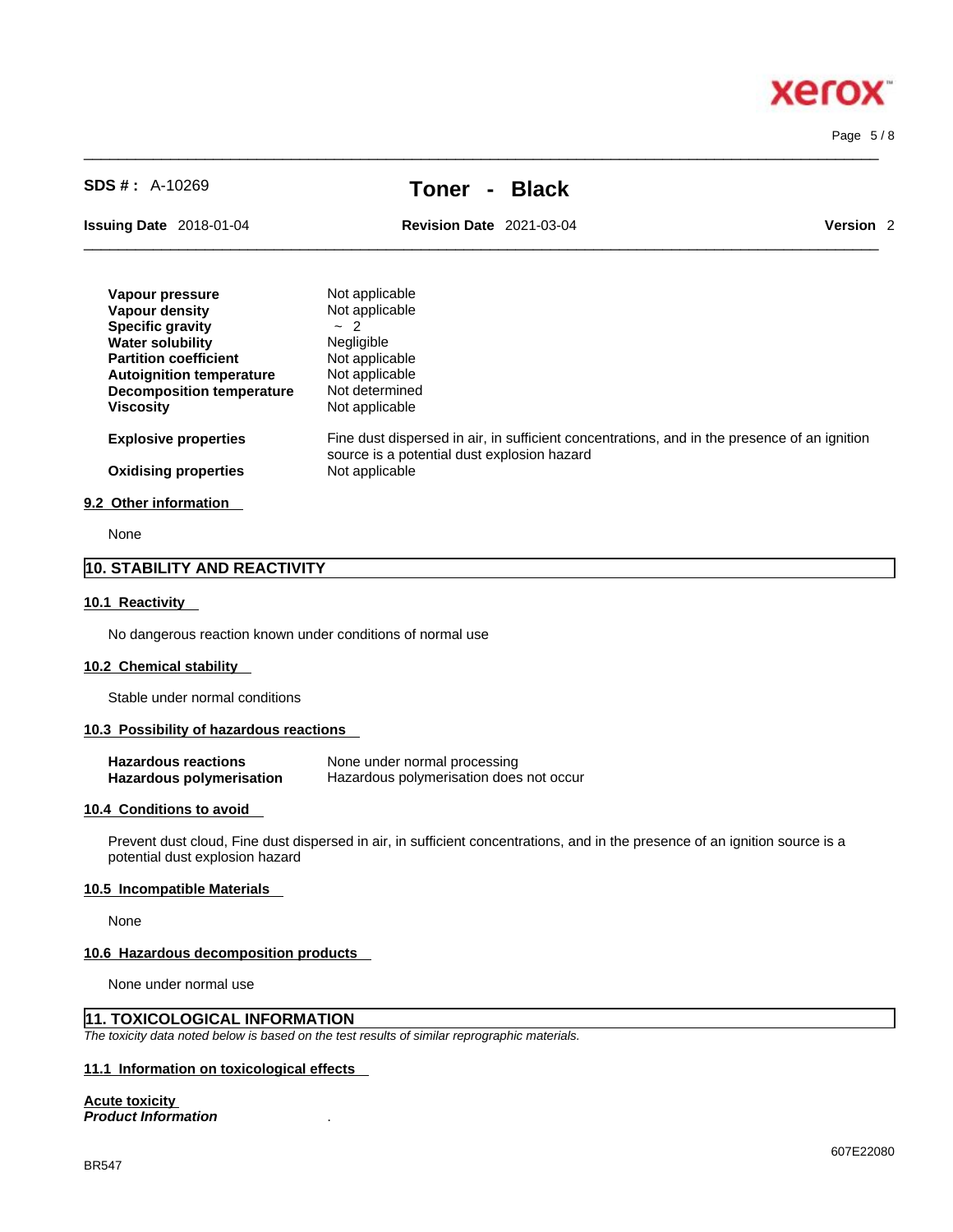# **Xerox**

Page 6 / 8

| <b>SDS #</b> : $A-10269$                                                                                                       | <b>Black</b><br>Toner                                                                                                                               |                      |
|--------------------------------------------------------------------------------------------------------------------------------|-----------------------------------------------------------------------------------------------------------------------------------------------------|----------------------|
| <b>Issuing Date 2018-01-04</b>                                                                                                 | <b>Revision Date 2021-03-04</b>                                                                                                                     | Version <sub>2</sub> |
| <b>Irritation</b><br>Oral LD50<br><b>Dermal LD50</b><br><b>LC50 Inhalation</b>                                                 | No skin irritation, No eye irritation<br>$> 5$ g/kg (rat)<br>5 g/kg (rabbit)<br>⋗<br>$> 5$ mg/L (rat, 4 hr)                                         |                      |
| <b>Chronic toxicity</b><br>Product Information<br><b>Chronic effects</b><br>Carcinogenicity                                    | No known effects under normal use conditions<br>Not classifiable as a human carcinogen                                                              |                      |
| Other toxic effects<br>Product Information<br><b>Sensitisation</b><br><b>Mutagenic effects</b><br><b>Reproductive toxicity</b> | No sensitisation responses were observed<br>Not mutagenic in AMES Test<br>This product does not contain any known or suspected reproductive hazards |                      |
| <b>Target organ effects</b>                                                                                                    | None known                                                                                                                                          |                      |
| Other adverse effects<br><b>Aspiration Hazard</b>                                                                              | None known<br>Not applicable                                                                                                                        |                      |
| 11.2 Information on other hazards                                                                                              | Endocrine disrupting properties No information available                                                                                            |                      |

 $\_$  ,  $\_$  ,  $\_$  ,  $\_$  ,  $\_$  ,  $\_$  ,  $\_$  ,  $\_$  ,  $\_$  ,  $\_$  ,  $\_$  ,  $\_$  ,  $\_$  ,  $\_$  ,  $\_$  ,  $\_$  ,  $\_$  ,  $\_$  ,  $\_$  ,  $\_$  ,  $\_$  ,  $\_$  ,  $\_$  ,  $\_$  ,  $\_$  ,  $\_$  ,  $\_$  ,  $\_$  ,  $\_$  ,  $\_$  ,  $\_$  ,  $\_$  ,  $\_$  ,  $\_$  ,  $\_$  ,  $\_$  ,  $\_$  ,

#### **12. ECOLOGICAL INFORMATION**

#### **12.1 Toxicity**

On available data, the mixture / preparation is not harmful to aquatic life

#### **12.2 Persistence and degradability**

Not readily biodegradable

#### **12.3 Bioaccumulative potential**

Bioaccumulation is unlikely

#### **12.4 Mobility in soil**

Insoluble in water

# **12.5 Results of PBT and vPvB assessment**

Not a PBT according to REACH Annex XIII

#### **12.6 Endocrine disrupting properties**

The environmental impact of this product has not been fully investigated However, this preparation is not expected to present significant adverse environmental effects.

#### **12.7 Other adverse effects**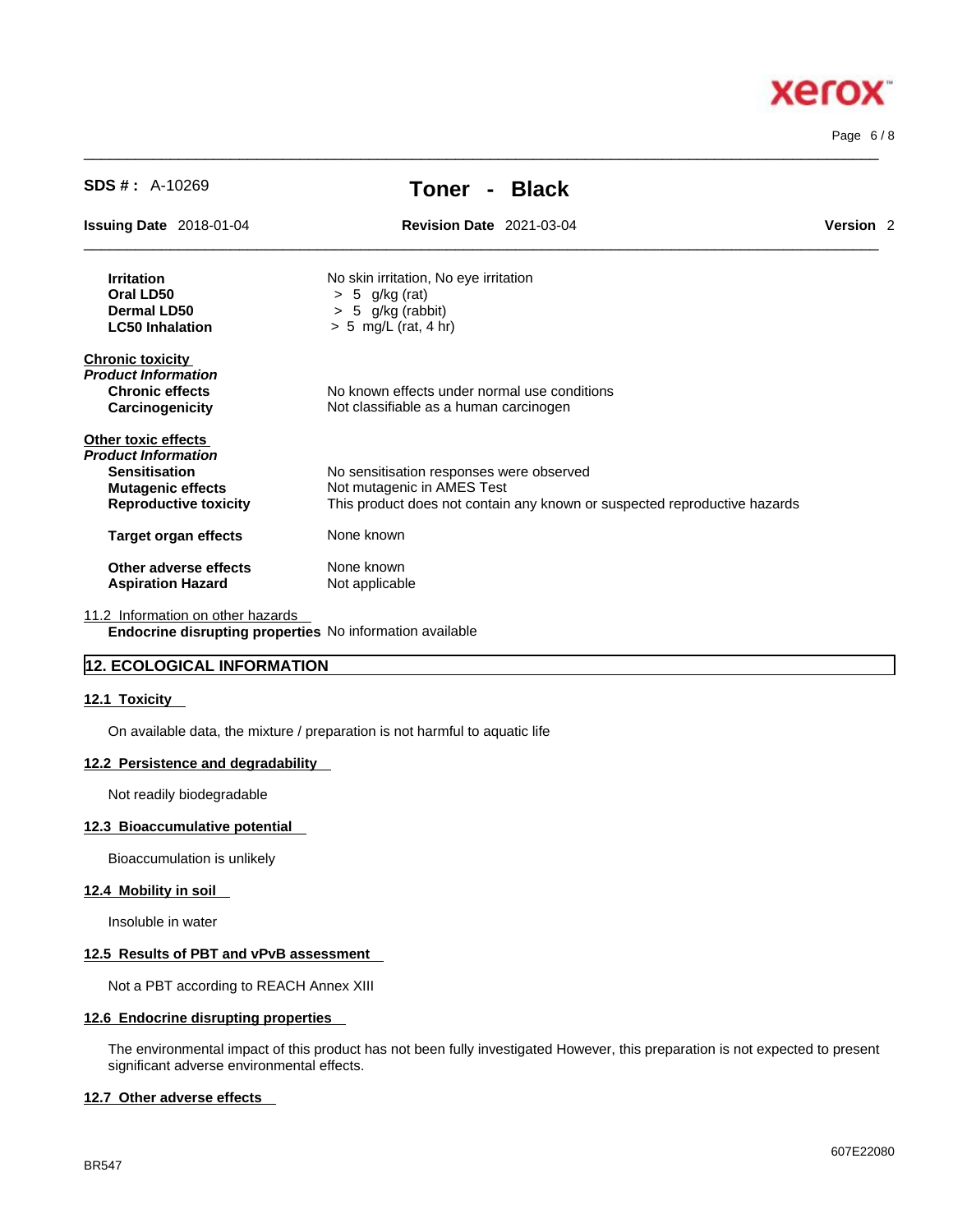$\_$  ,  $\_$  ,  $\_$  ,  $\_$  ,  $\_$  ,  $\_$  ,  $\_$  ,  $\_$  ,  $\_$  ,  $\_$  ,  $\_$  ,  $\_$  ,  $\_$  ,  $\_$  ,  $\_$  ,  $\_$  ,  $\_$  ,  $\_$  ,  $\_$  ,  $\_$  ,  $\_$  ,  $\_$  ,  $\_$  ,  $\_$  ,  $\_$  ,  $\_$  ,  $\_$  ,  $\_$  ,  $\_$  ,  $\_$  ,  $\_$  ,  $\_$  ,  $\_$  ,  $\_$  ,  $\_$  ,  $\_$  ,  $\_$  , Page 7 / 8

| <b>SDS #: A-10269</b>              | <b>Black</b><br>Toner                                                                                                                                              |                                                                                                                                                                             |  |
|------------------------------------|--------------------------------------------------------------------------------------------------------------------------------------------------------------------|-----------------------------------------------------------------------------------------------------------------------------------------------------------------------------|--|
| <b>Issuing Date</b> 2018-01-04     | <b>Revision Date 2021-03-04</b>                                                                                                                                    | Version <sub>2</sub>                                                                                                                                                        |  |
| No information available           |                                                                                                                                                                    |                                                                                                                                                                             |  |
| <b>13. DISPOSAL CONSIDERATIONS</b> |                                                                                                                                                                    |                                                                                                                                                                             |  |
| 13.1 Waste treatment methods       |                                                                                                                                                                    |                                                                                                                                                                             |  |
| <b>Waste Disposal Method</b>       |                                                                                                                                                                    | Can be landfilled or incinerated, when in compliance with local regulations<br>If incineration is to be carried out, care must be exercised to prevent dust clouds forming. |  |
| <b>EWC Waste Disposal No.</b>      | 08 03 18                                                                                                                                                           |                                                                                                                                                                             |  |
| <b>Other information</b>           | Although toner is not an aquatic toxin, microplastics may be a physical hazard to aquatic life<br>and should not be allowed to enter drains, sewers, or waterways. |                                                                                                                                                                             |  |

# **14. TRANSPORT INFORMATION**

#### **14.1 UN/ID No**

Not regulated

#### **14.2 Proper shipping name**

Not regulated

#### **14.3 Transport hazard class(es)**

Not classified

#### **14.4 Packing Group**

Not applicable

#### **14.5 Environmental hazards**

Presents little or no hazard to the environment

#### **14.6 Special precautions for users**

No special precautions are needed in handling this material

#### **14.7 Transport in bulk according to MARPOL 73/78 and the IBC Code**

Not applicable

# **15. REGULATORY INFORMATION**

#### **15.1 Safety, health and environmental regulations/legislation specific for the substance or mixture**

According to present data no classification and labelling is required according to Regulation (EC) No 1272/2008

# **Xero**